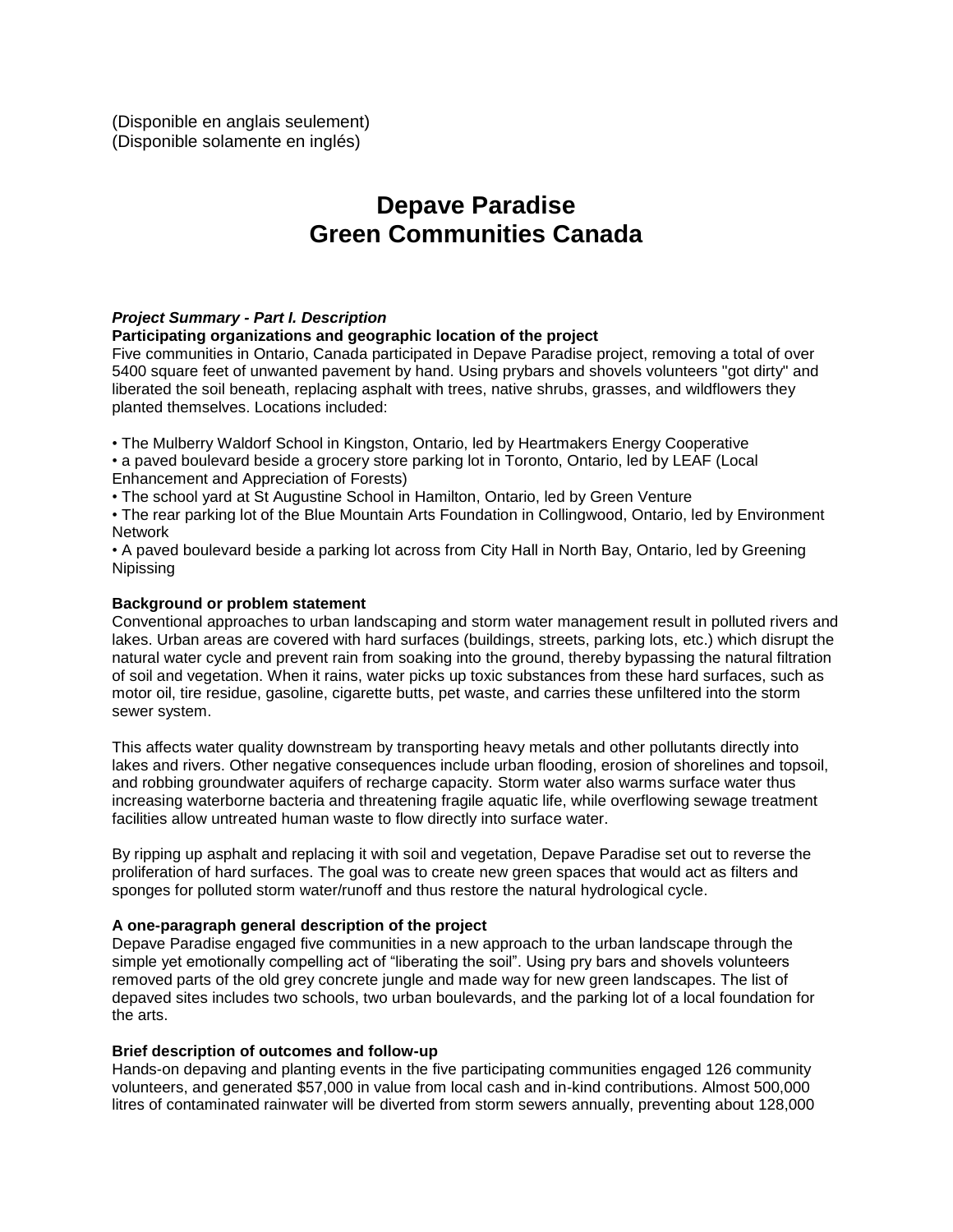grams of contaminants from reaching streams and rivers. These contaminants include lead, zinc, oil, grease, phosphorus, suspended solids and e-coli. Awareness was also raised significantly, with 90% of follow up survey participants reporting very high levels of awareness that:

• Rain flowing into sewers can carry significant amounts of motor oil, anti-freeze, and other pollutants directly to rivers and streams;

• Depaving helps keep streams clean by allowing contaminated rainwater to be filtered through soil; and • Depaving helps trees and plants by letting rain reach their roots.

Photo galleries of the five projects can be viewed at www.depaveparadise.ca.

For more information contact Sharyn Inward, [sharyn@greencommunitiescanada.org.](mailto:sharyn@greencommunitiescanada.org)

#### *Project Summary - Part II. Analysis* **Successes**

As a community engagement project that elicits infectious enthusiasm, Depave Paradise is one of the most successful projects that Green Communities Canada has been involved with in recent years. Feedback has included:

"This was a project that was enjoyed by everyone involved... It was an easy message to convey and to be able to beautify a space on top of that was a real bonus." Environment Network staff, Collingwood "It was a wonderful opportunity to work with the community and do something positive for my child's school." Depave Paradise volunteer: "The project was VERY well organized and carried out. Very much looking forward to spring planting of our new greenspace". Depave Paradise volunteer "The project was very rewarding and I think there is a lot of interest for our community to do more projects of a similar nature" Green Venture staff, Hamilton In terms of impacts on the local participants, follow up surveys revealed that 97% of Depave Paradise participants expressed an interest in being involved in future projects, and 41% indicated they would now consider doing depaving on properties they own or manage.

Another notable area of success was engagement and awareness among key decision makers (e.g. Mayors, City Councilors and Members of Parliament). For example in North Bay, Mayor Al McDonald stopped by as planting was going on, and posted a photo of the project on Facebook just a few minutes later: "I stopped by Greening Nipissing's project here in our city… which will create a garden with trees just across from City Hall.

Thank you …Greening Nipissing for making our city even more special."

Media coverage was also a big success, with 34 media hits that included numerous TV spots, radio interviews and print and online media. (See Attachment 1 for highlights.).

### **Challenges**

When developing our workplan, we had not anticipated the length of time that might be required to recruit potential host sites. We had originally anticipated that outreach would begin in the spring of 2012, and that all depaves and plantings would be completed by the fall of that year. But this schedule only proved to be viable in three of the five participating communities.

In Kingston, the first depave took place at the Mulberry Waldorf School in August. Toronto's then took place on National Tree Day, September 25 at a parking lot in the Junction neighborhood. And Hamilton's depave at St Augustine's school took place in October, 2012.

Delays in the other two communities were caused by complications with host sites. In Collingwood, the school they hoped to partner with was unable to move ahead due to a labor disruption. In North Bay, investigation of the site eventually revealed a concrete underlayment that would not be appropriate for depaving by hand. Both of these communities eventually found new partners to work with, but not in time for 2012 implementation.

### **Lessons Learned**

Given the particular challenges that this project posed in terms of timely completion, we were extremely grateful to NAPECA and our other funders for the patience they displayed in extending the timelines for us to achieve our goals.

For future projects we have learned to build more flexibility into the timeline and workplan at the beginning of the process.